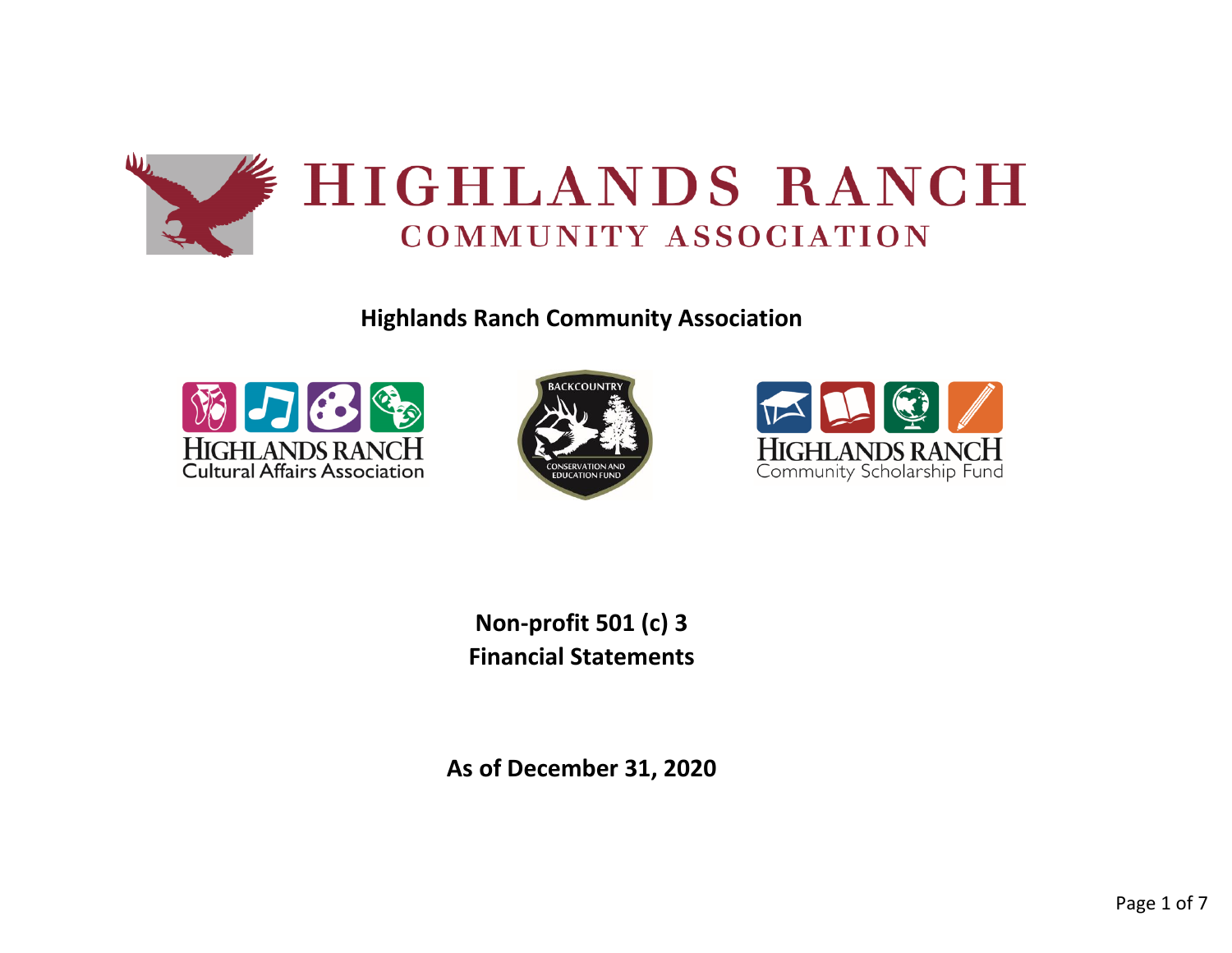

# **Financial Statements**

**As of December 31, 2020**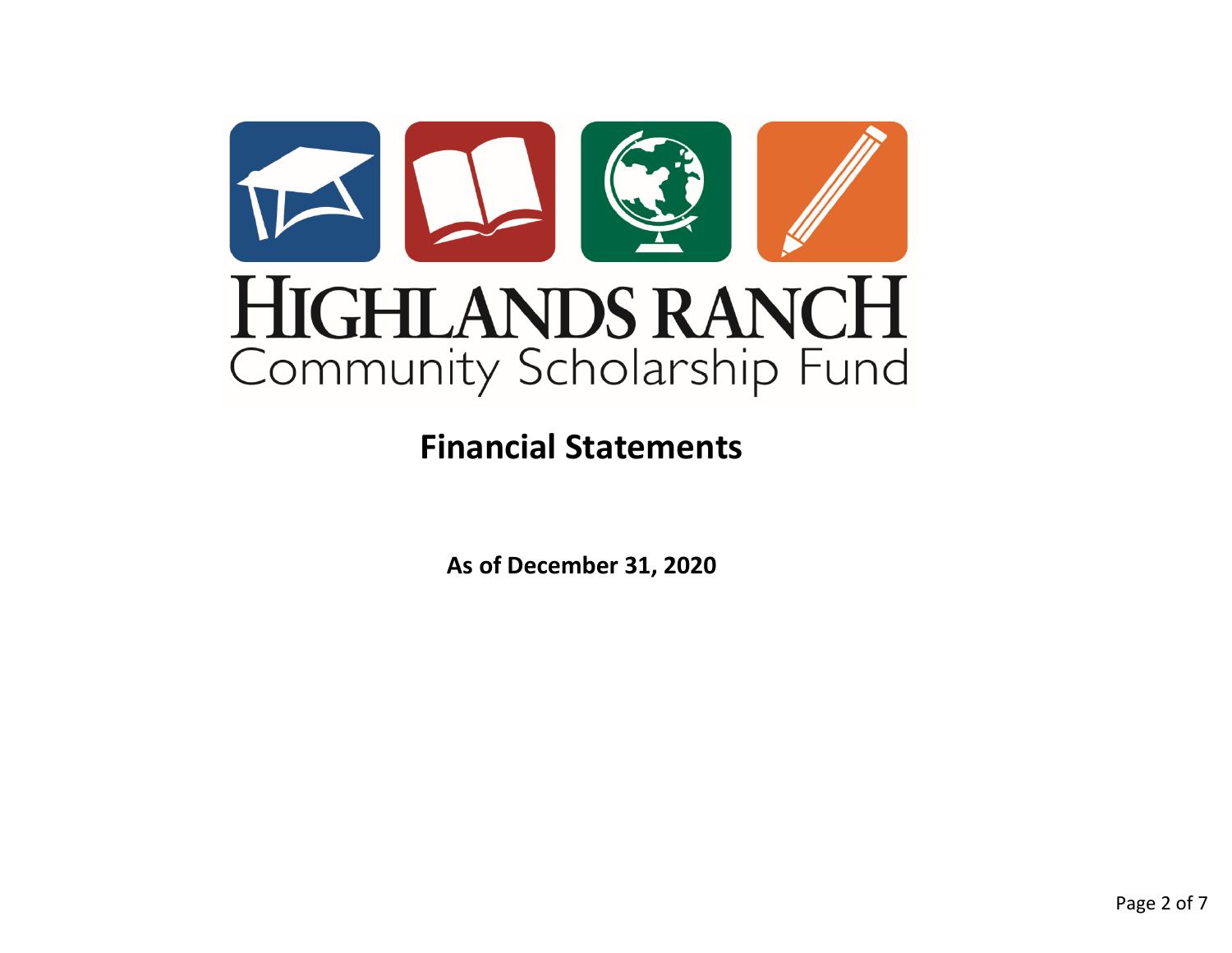|                              |                   |        | 2020 MTD Actual vs. 2020 MTD Budget * |                |                                |                   |  | 2020 YTD Actual vs. 2020 YTD Budget * |              |                                |           |      |  |  |  |
|------------------------------|-------------------|--------|---------------------------------------|----------------|--------------------------------|-------------------|--|---------------------------------------|--------------|--------------------------------|-----------|------|--|--|--|
|                              | December 31, 2020 |        |                                       |                | <b>Actual vs. Budget (AvB)</b> | December 31, 2020 |  |                                       |              | <b>Actual vs. Budget (AvB)</b> |           |      |  |  |  |
|                              |                   | Actual |                                       |                | ℅                              | ΤM                |  | Actual<br><b>Budget</b>               |              |                                | ℅         | TM . |  |  |  |
| <b>Revenues</b>              |                   |        |                                       |                |                                |                   |  |                                       |              |                                |           |      |  |  |  |
| Sponsorship revenue          |                   | 0      |                                       | 0              | #DIV/0!                        |                   |  | 0                                     | $\Omega$     | 0                              | #DIV/0!   |      |  |  |  |
| Donations & fundraising      |                   | 2,417  |                                       | 2,417          | #DIV/0!                        |                   |  | 7,075                                 | 53,000       | (45, 925)                      | $(87%)$ A |      |  |  |  |
| Interest & dividends         |                   |        |                                       | O              | #DIV/0!                        |                   |  | 10                                    | 10           |                                | 0%        |      |  |  |  |
| <b>Total revenues</b>        |                   | 2,417  |                                       | 2,417          | #DIV/0!                        |                   |  | 7,085                                 | 53,010       | (45, 925)                      | (87%)     |      |  |  |  |
| <b>Expenses</b>              |                   |        |                                       |                |                                |                   |  |                                       |              |                                |           |      |  |  |  |
| <b>HRCSF Events</b>          |                   |        |                                       |                | #DIV/0!                        |                   |  | 22                                    | 3,000        | 2,978                          | 99%       |      |  |  |  |
| Administrative Expense       |                   | 66     | 75                                    | 9              | 12%                            |                   |  | 1,068                                 | 2,000        | 932                            | 47%       |      |  |  |  |
| Advertising                  |                   |        |                                       |                | #DIV/0!                        |                   |  |                                       | 100          | 100                            | 100%      |      |  |  |  |
| Audit & accounting           |                   |        |                                       | $\blacksquare$ | #DIV/0!                        |                   |  | 20                                    | 700          | 680                            | 97%       |      |  |  |  |
| Bank, credit card            |                   |        |                                       |                | #DIV/0!                        |                   |  |                                       | 10           | 10                             | 100%      |      |  |  |  |
| Insurance                    |                   |        |                                       |                | #DIV/0!                        |                   |  | 390                                   | 600          | 210                            | 35%       |      |  |  |  |
| Scholarship Award Expense    |                   |        | 40                                    | 40             | 100%                           |                   |  | 47,500                                | 50,200       | 2,560                          | 5%        |      |  |  |  |
| <b>Total Expenses</b>        |                   | 66     | 115                                   | 49             | 43%                            |                   |  | 49,000                                | 56,610       | 7,470                          | 13%       |      |  |  |  |
| <b>Net Revenue (Expense)</b> |                   | 2,351  | $(115)$ \$                            | 2,466          | $(2, 144\%)$                   |                   |  | $(41, 915)$ \$                        | $(3,600)$ \$ | (38, 455)                      | 1,068%    |      |  |  |  |

## **Highlands Ranch Community Scholarship Fund Variance Analysis - Actual vs. Budget (AvB)**

Variance materiality = \$2.5k and 5% (items primarily attributable to timing excluded from materiality analysis)

## **Variance Discussion - Year-to-Date Actual vs. Year-to-Date Budget**

**A** - All Variances are due to the closure of the Rec centers and the cancellation of programs and events related to the COVID-19 pandemic.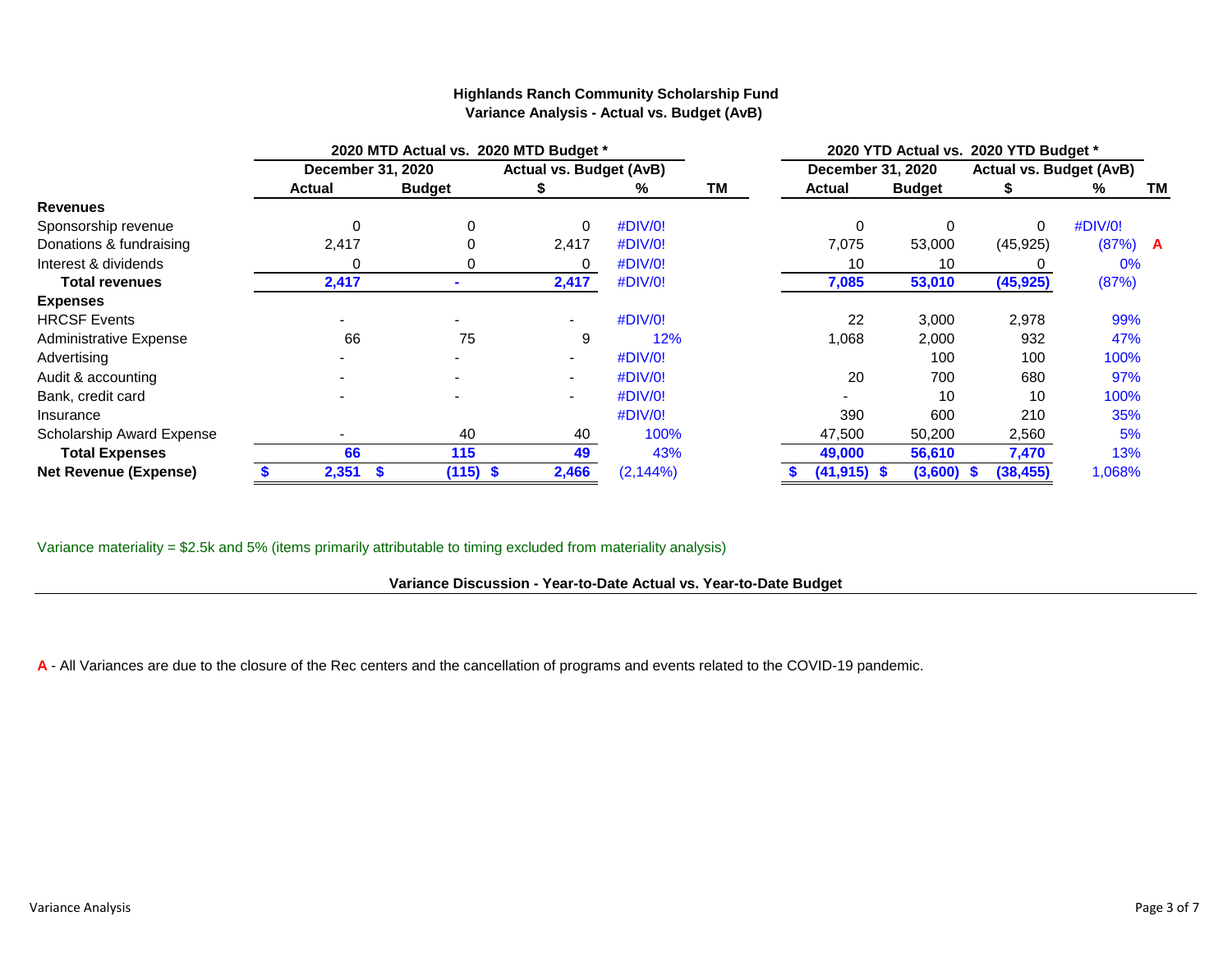## **Highlands Ranch Community Scholarship Fund Balance Sheet As of December 31, 2020**

|                                       | <b>COMMUNITY</b>   | <b>THERAPEUTIC</b> |               |
|---------------------------------------|--------------------|--------------------|---------------|
| <b>Financial Row</b>                  | <b>SCHOLARSHIP</b> | <b>RECREATION</b>  | <b>TOTAL</b>  |
| <b>ASSETS</b>                         |                    |                    |               |
| <b>Current Assets</b>                 |                    |                    |               |
| <b>Bank</b>                           |                    |                    |               |
| 1040 - Wells Fargo HRCSF Checking     | \$<br>52,968       | \$                 | \$<br>52,968  |
| 1041 - Wells Fargo HRCSF Savings      | 20,744             |                    | 20,744        |
| 1043 - Wells Fargo HRCSF TR Checking  | 20                 | 8,962              | 8,982         |
| 1046 - Wells Fargo HRCSF TR Savings   |                    | 20,007             | 20,007        |
| <b>Total Bank</b>                     | 73,732             | 28,969             | 102,701       |
| <b>Accounts Receivable</b>            |                    |                    |               |
| 1195 - Miscellaneous Receivable       |                    |                    |               |
| 1205 - AR - Prepaid Insurance         | 664                |                    | 664           |
| <b>Total Accounts Receivable</b>      | 664                |                    | 664           |
| <b>Total Current Assets</b>           | 74,396             | 28,969             | 103,365       |
| <b>Total ASSETS</b>                   | 74,396             | \$<br>28,969       | \$<br>103,365 |
| <b>LIABILITIES &amp; EQUITY</b>       |                    |                    |               |
| <b>Current Liabilities</b>            |                    |                    |               |
| <b>Accounts Payable</b>               |                    |                    |               |
| 2000 - Accounts Payable               | \$                 |                    |               |
| <b>Total Accounts Payable</b>         |                    |                    |               |
| 2005 - Accrued Accounts Payable       | 66                 |                    | 66            |
| 2110 - Unearned Other Revenue         | 6,000              |                    | 6,000         |
| <b>Total Current Liabilities</b>      | 6,066              |                    | 6,066         |
| <b>Equity</b>                         |                    |                    |               |
| <b>Retained Earnings</b>              | 110,391            | 28,962             | 139,353       |
| Net Income                            | (42,061)           | 7                  | (42, 054)     |
| <b>Total Equity</b>                   | 68,330             | 28,969             | 97,299        |
| <b>Total LIABILITIES &amp; EQUITY</b> | 74,396             | \$<br>28,969       | \$<br>103,365 |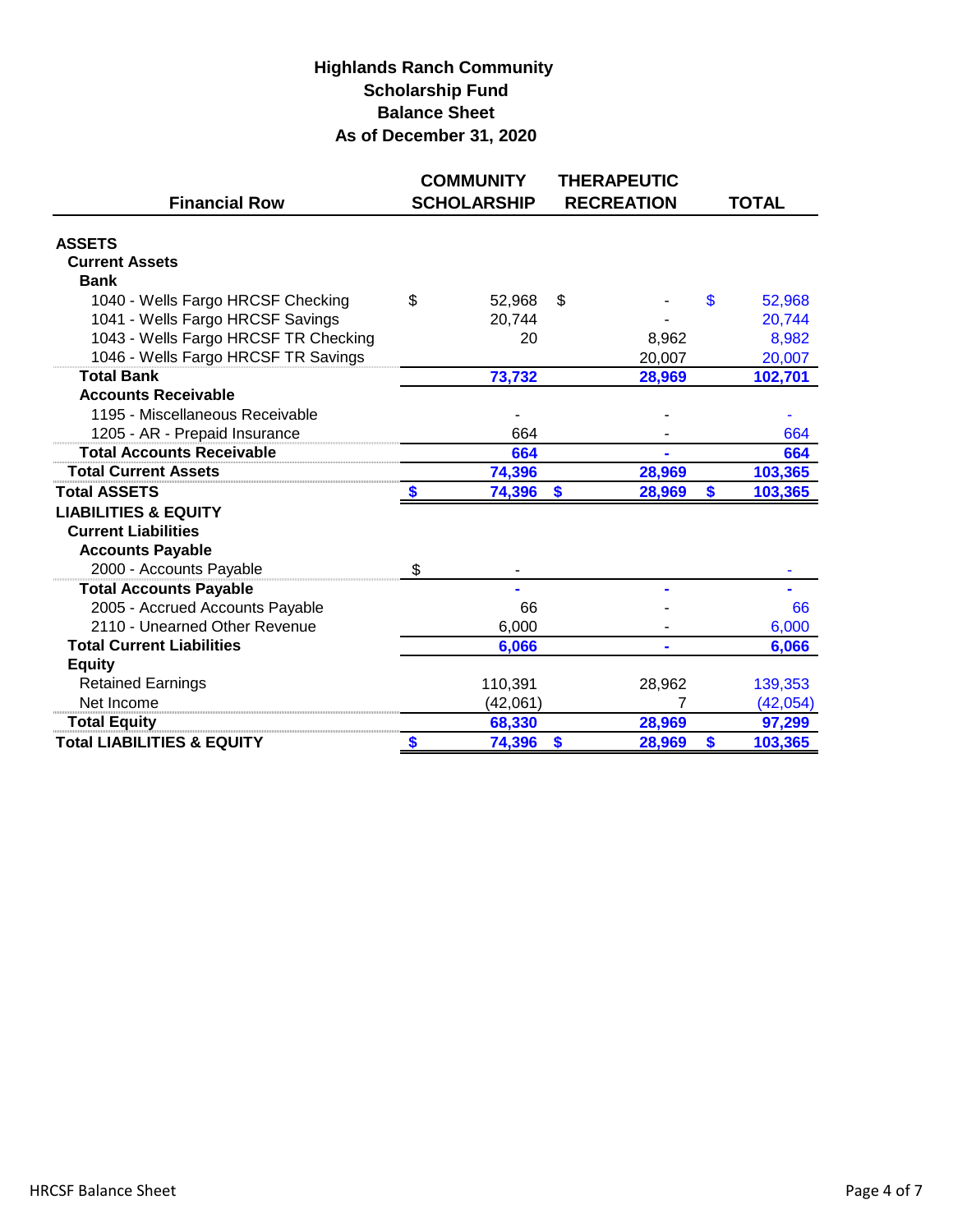### **Highlands Ranch Community Scholarship Fund Statement of Revenues and Expenses For the Month and Year-to-Date Ending December 31, 2020**

|                                                          |                                  |                          | <b>CURRENT MONTH</b> | Favorable /   |          |                          | YEAR TO DATE  | Favorable /   | 2020 BUDGET |                 |                          |         |
|----------------------------------------------------------|----------------------------------|--------------------------|----------------------|---------------|----------|--------------------------|---------------|---------------|-------------|-----------------|--------------------------|---------|
| <b>Financial Row</b>                                     | Program                          | Actual                   | <b>Budget</b>        | (Unfavorable) | %        | Actual                   | <b>Budget</b> | (Unfavorable) | %           | <b>APPROVED</b> | <b>REMAINING</b>         |         |
| <b>Ordinary Income/Expense</b>                           |                                  |                          |                      |               |          |                          |               |               |             |                 |                          |         |
| Income                                                   |                                  |                          |                      |               |          |                          |               |               |             |                 |                          |         |
| 4120 - Sponsorship Revenue                               | <b>HRCSF Scholarship Program</b> |                          |                      |               | #DIV/0!  |                          |               |               | #DIV/0!     |                 | $\overline{\phantom{a}}$ | #DIV/0! |
| 4140 - Donation & Fundraising Revenue                    |                                  |                          |                      |               |          |                          |               |               |             |                 |                          |         |
|                                                          | <b>Beer Festival</b>             |                          |                      |               | #DIV/0!  | $\overline{\phantom{a}}$ | 50,000        | (50,000)      | $-100%$     | 50,000          | $\overline{\phantom{a}}$ | 0%      |
|                                                          | <b>HRCSF Scholarship Program</b> | 2.417                    |                      | 2.41          | #DIV/0!  | 7.075                    | 3,000         | 4.075         | 136%        | 2,000           | (1,000)                  | $-50%$  |
|                                                          | Race Series                      |                          |                      |               | #DIV/0!  |                          |               |               | #DIV/0!     | 1,000           | 1,000                    | 100%    |
|                                                          | Therapeutic Recreation           | $\sim$                   |                      |               | #DIV/0!  |                          |               |               | #DIV/0!     |                 | $\sim$                   | #DIV/0! |
| <b>Total - 4140 - Donation &amp; Fundraising Revenue</b> |                                  | 2.417                    | $\sim$               | 2.417         | #DIV/0!  | 7.075                    | 53,000        | (45, 925)     | $-87%$      | 53,000          |                          | 0%      |
| 4555 - Investment Interest/Divdnd Rev                    | General                          |                          |                      |               | #DIV/0!  | 10                       | 10            |               | 0%          | 10              |                          | 0%      |
| 4555 - Investment Interest/Divdnd Rev                    | <b>HRCSF Scholarship Program</b> |                          |                      |               | #DIV/0!  |                          |               |               | #DIV/0!     |                 |                          | #DIV/0! |
| <b>Total - Income</b>                                    |                                  | 2,417                    | $\sim$               | 2,417         | #DIV/0!  | 7,085                    | 53,010        | (45, 925)     | $-87%$      | 53,010          |                          | 0%      |
| Expense                                                  |                                  |                          |                      |               |          |                          |               |               |             |                 |                          |         |
| 5155 - HRCSF Events Expense                              | <b>HRCSF Scholarship Program</b> |                          |                      |               | #DIV/0!  | 22                       | 3,000         | 2,978         | 99%         | 3,000           |                          | 0%      |
| 5165 - Scholarship Award Expense                         | HRCSF Scholarship Program        |                          |                      |               | #DIV/0!  | 47,500                   | 50,000        | 2,500         | 5%          | 50,000          |                          | 0%      |
| 5200 - Volunteer and Committee Expense                   | General                          |                          |                      |               | #DIV/0!  | 140                      | 200           | 60            | 30%         | 200             | $\overline{\phantom{a}}$ | 0%      |
| 5555 - Reimburse HRCA expenses                           | General                          | 66                       | 75                   |               | 12%      | 1,068                    | 2,000         | 932           | 47%         | 2,000           | $\overline{\phantom{a}}$ | 0%      |
| 5615 - Advertising Expense                               | General                          | $\sim$                   |                      |               | #DIV/0!  |                          | 100           | 100           | 100%        | 100             | $\overline{\phantom{a}}$ | 0%      |
| 5730 - Bank, Credit Card and ACH Expense                 | General                          |                          |                      |               | #DIV/0!  |                          | 10            | 10            | 100%        | 10              | $\overline{\phantom{a}}$ | 0%      |
| 5710 - Audit and Accounting Services                     | General                          |                          |                      |               | #DIV/0!  | 20                       | 700           | 680           | 97%         | 700             |                          | 0%      |
| 5770 - Office Supply Expense                             | General                          |                          | 40                   | 40            | 100%     |                          | 40            | 40            | 100%        | 40              |                          | 0%      |
| 5800 - Liability Insurance Expense                       | General                          | $\overline{\phantom{0}}$ |                      |               | #DIV/0!  | 390                      | 600           | 210           | 35%         | 600             |                          | 0%      |
| <b>Total - Expense</b>                                   |                                  | 66                       | 115                  | 49            | 43%      | 49,140                   | 56,650        | 7,510         | 13%         | 56,650          |                          | 0%      |
| <b>Net Ordinary Income</b>                               |                                  | 2,351                    | (115)                | 2,466         | $-2144%$ | (42,055)                 | (3,640)       | (38, 415)     | 1055%       | (3,640)         | $\sim$                   | 0%      |
| <b>Net Income</b>                                        |                                  | 2,351                    | $(115)$ \$           | 2,466         | $-2144%$ | (42,054)                 | $(3,640)$ \$  | (38, 414)     | 1055%       | (3,640)         |                          | 0%      |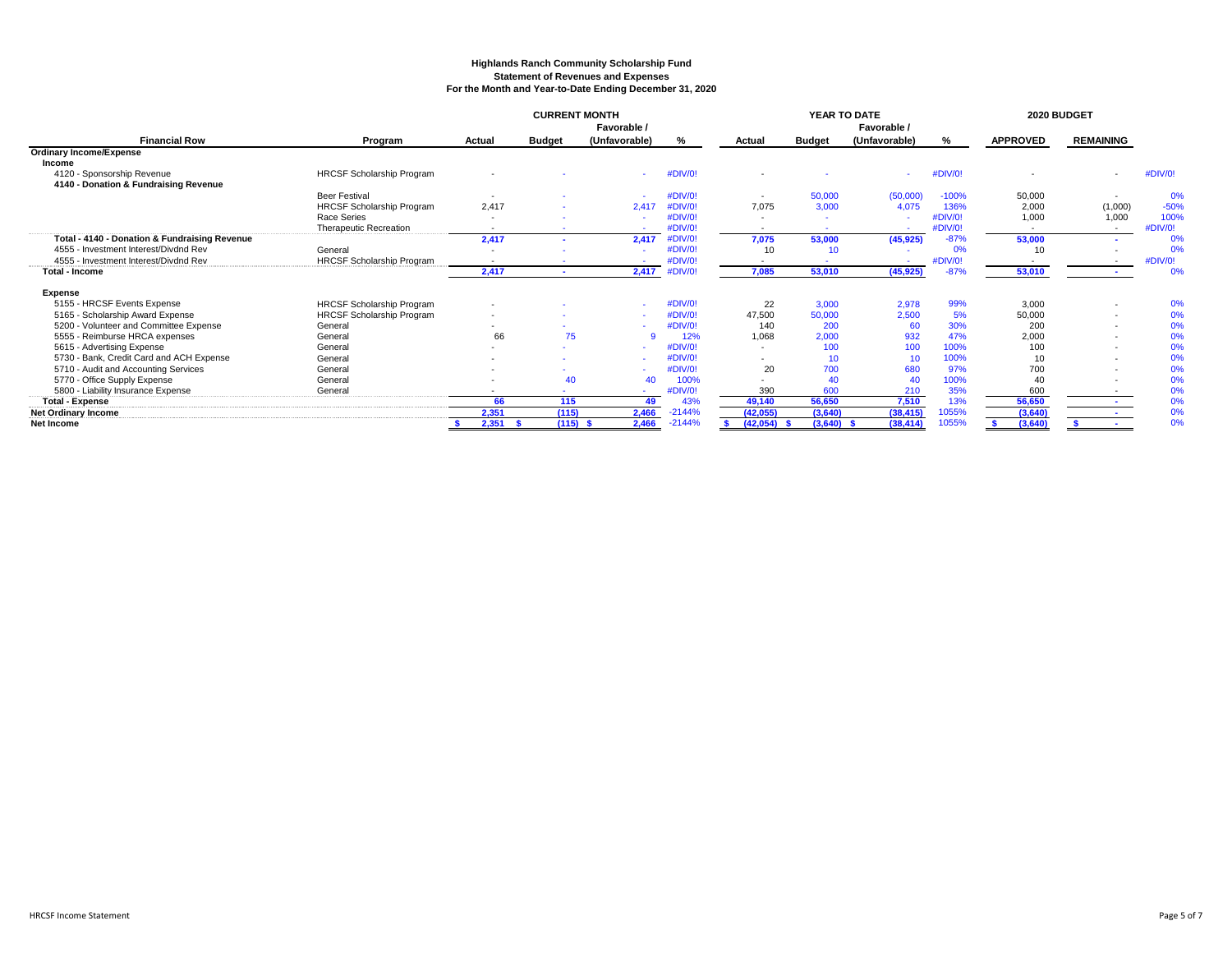#### **Highlands Ranch Community Scholarship Fund Statement of Revenues and Expenses For the Month and Year-to-Date Ending December 31, 2020**

|                                                   |                               | <b>CURRENT MONTH</b> |                          |         |                              |          |      | YEAR TO DATE             |                          |               |                              |          |         | 2020 BUDGET     |                          |  |                  |  |
|---------------------------------------------------|-------------------------------|----------------------|--------------------------|---------|------------------------------|----------|------|--------------------------|--------------------------|---------------|------------------------------|----------|---------|-----------------|--------------------------|--|------------------|--|
| <b>Financial Row</b>                              | Program                       |                      | Actual<br>Budget         |         | Favorable /<br>(Unfavorable) |          | %    | Actual                   |                          | <b>Budget</b> | Favorable /<br>(Unfavorable) |          | ℅       | <b>APPROVED</b> |                          |  | <b>REMAINING</b> |  |
| <b>Ordinary Income/Expense</b>                    |                               |                      |                          |         |                              |          |      |                          |                          |               |                              |          |         |                 |                          |  |                  |  |
| Income                                            |                               |                      |                          |         |                              |          |      |                          |                          |               |                              |          |         |                 |                          |  |                  |  |
| 4110 - Grant Revenue                              | Therapeutic Recreation        |                      |                          |         |                              |          | 0%   |                          |                          |               |                              |          |         |                 |                          |  |                  |  |
| 4140 - Donation & Fundraising Revenue             |                               |                      |                          |         |                              |          |      |                          |                          |               |                              |          |         |                 |                          |  |                  |  |
|                                                   | <b>Therapeutic Recreation</b> |                      |                          |         |                              |          | 0%   |                          |                          | 5,500         |                              | (5,500)  | $-100%$ |                 | 5,500                    |  |                  |  |
| Total - 4140 - Donation & Fundraising Revenue     |                               |                      |                          |         |                              |          | 0%   |                          |                          | 5,500         |                              | (5,500)  | $-100%$ |                 | 5,500                    |  |                  |  |
| 4555 - Investment Interest/Divdnd Rev             | Therapeutic Recreation        |                      |                          |         |                              |          | 100% |                          |                          |               |                              |          | 100%    |                 | $\overline{\phantom{a}}$ |  |                  |  |
| <b>Total - Income</b>                             |                               |                      |                          |         |                              |          | 100% |                          |                          | 5,500         |                              | (5, 493) | $-100%$ |                 | 5,500                    |  |                  |  |
| Expense                                           |                               |                      |                          |         |                              |          |      |                          |                          |               |                              |          |         |                 |                          |  |                  |  |
| 5130 - Therapeutic Rec Grant Expenses             | Therapeutic Recreation        |                      |                          |         |                              |          | 0%   |                          |                          |               |                              |          | 0%      |                 |                          |  |                  |  |
| 5155 - HRCSF Events Expense                       | Therapeutic Recreation        |                      | $\overline{\phantom{a}}$ |         |                              | $\sim$   | 0%   | $\overline{\phantom{a}}$ |                          |               |                              |          | 0%      |                 |                          |  |                  |  |
| 5162 - TR HRCSF Event Expense                     | Therapeutic Recreation        |                      |                          | (2,500) |                              | (2,500)  | 0%   |                          | $\overline{\phantom{a}}$ | (2,500)       |                              | (2,500)  | 0%      |                 | (2,500)                  |  |                  |  |
| 6020 - TR Grants and Donations                    | Therapeutic Recreation        |                      |                          |         |                              |          | 0%   |                          |                          |               |                              | $\sim$   | 0%      |                 |                          |  |                  |  |
| 5305 - Therapeutic Recreation Scholarship Expense | Therapeutic Recreation        |                      |                          |         |                              |          | 0%   |                          |                          |               |                              |          | U%      |                 | $\overline{a}$           |  |                  |  |
| <b>Total - Expense</b>                            |                               |                      |                          | (2,500) |                              | (2,500)  | 0%   |                          |                          | (2,500)       |                              | (2,500)  | 0%      |                 | (2,500)                  |  |                  |  |
| <b>Net Ordinary Income</b>                        |                               |                      |                          | 2,500   |                              | (2, 499) | 100% |                          |                          | 8,000         |                              | (7,993)  | $-100%$ |                 | 8,000                    |  |                  |  |
| Net Income                                        |                               |                      |                          | 2,500   |                              | (2,499)  | 100% |                          |                          | 8,000         |                              | (7,993)  | $-100%$ |                 | 8.000                    |  |                  |  |